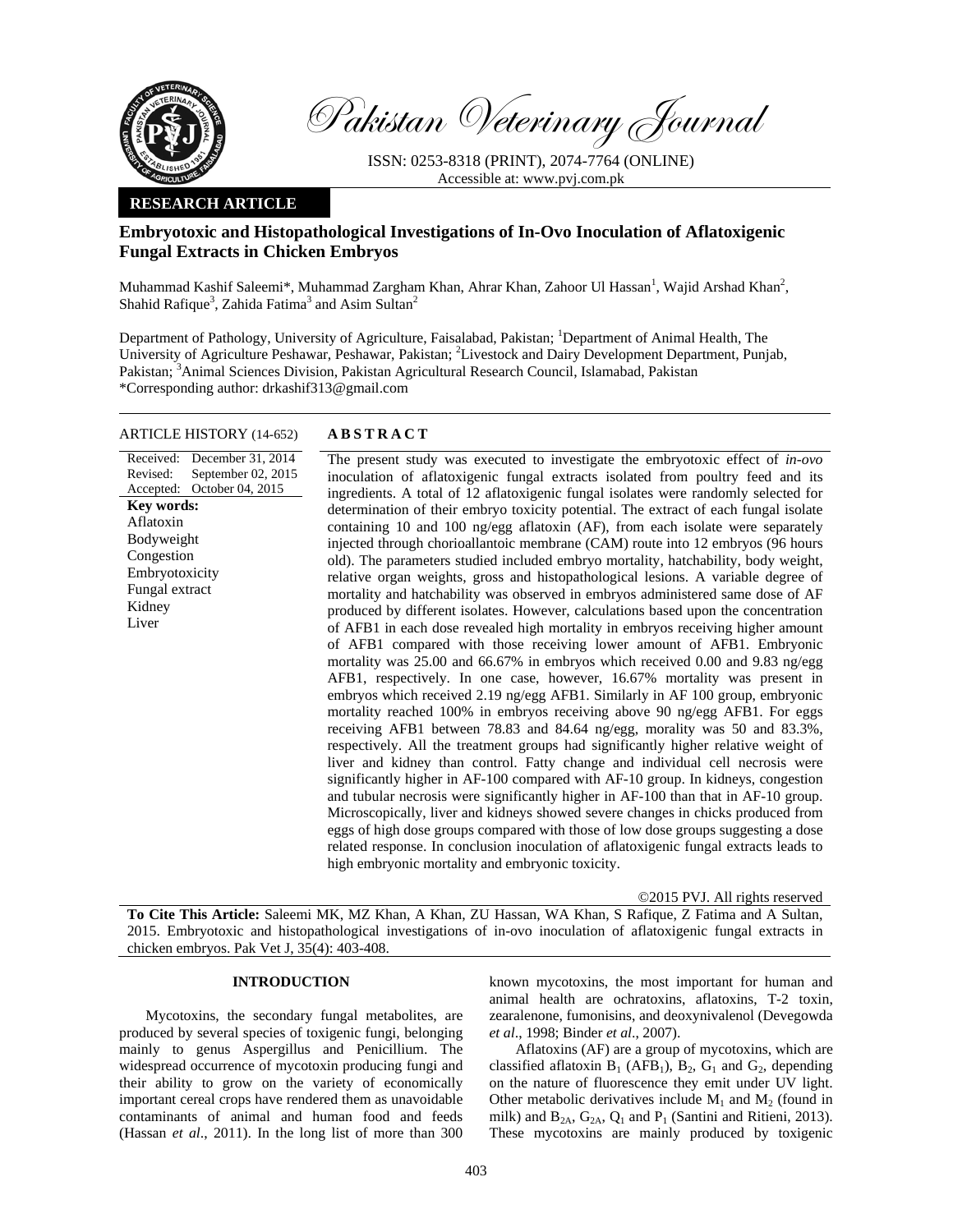strains of *Aspergillus* species, especially *Asp. flavus* and *Asp. parasiticus*.

In general, for the growth of fungi, high water activity, humidity and temperature (27-38°C) are needed. For AFs production by *Aspergillus*, environmental temperature of 33°C and water activity of 0.99 are considered as optimum conditions (Milani, 2013). These growth conditions are often available in Pakistan at various stages of cereals production and storage (Saleemi *et al*., 2010, 2012; Ahmad *et al*., 2012). The toxicities of AFB1 (most toxic among AFs) range from mild digestive illness to carcinogenesis. Based on experimental findings, International Agency for Research on Cancer (IARC) has placed this toxin as Group 1 human carcinogen. It is also considered as potent hepatotoxic, immunosuppressive, mutagenic, teratogenic and nephrotoxic agent (Hassan *et al*., 2012a; Khan *et al*., 2014a).

The presence of AFB1 in poultry feed and its ingredients originating from Pakistan has widely been reported. Ahsan *et al*. (2010) recorded aflatoxin contamination up to 62 µg/kg 85% maize samples. In another study, Shah *et al*. (2010) determined AFB1 (up to 30.92  $\mu$ g/kg) and ochratoxin A (up to 7.32  $\mu$ g/kg) in 83.33% and 77.78% in maize kernel samples respectively. Similarly, Khatoon *et al*. (2012) detected 14 mycotoxins, including AFs, ochratoxin and zearalenone in maize collected from 7 growing regions of Pakistan. Aflatoxins have been detected in other poultry feed ingredients, like rice (Hussain *et al*., 2011) and wheat (Iqbal *et al*., 2014).

In poultry industry aflatoxicosis is considered an important issue by virtue of its occurrence and toxicities. The transfer of AFs in poultry products (eggs and meat) not only poses the consumers at risk, but it also limits the trade of the country. In plasma, ~99% of the mycotoxins are bound to proteins, and a small proportion is free (Bow *et al*., 2006). This conjugation process takes place in liver and these proteins (with bound mycotoxins) are incorporated in the developing eggs. In this way, a reasonable quantity of  $AFB<sub>1</sub>$  is detected in eggs produced by hens kept on AF contaminated feed (Qureshi *et al*., 1998, Hassan *et al*., 2012b, Khan *et al*., 2014b). This residual transfer of AFB1, in the eggs leads to adverse effects in the developing embryos and hatching chicks (Hassan *et al*., 2012a).

The occurrence of toxigenic mycobiota, mycotoxins in poultry feed and its ingredients and their toxicological effects in the developing embryos and hatching eggs has led us to evaluate the toxicological potential of local isolates of fungi recovered from the poultry feed ingredients. Thus, the present study aimed at determining any toxicological consequences of fungal extracts, isolated from poultry feed and its ingredients, on the chicken embryos.

#### **MATERIALS AND METHODS**

**Experimental design:** Embryotoxicity of aflatoxigenic fungal extracts of isolates of Aspergillus fungi was evaluated through chick embryotoxicity screening test (Vesely *et al.,* 1983; Stoloff and Scott, 1984) using total of 12 aflatoxigenic fungal isolates. The extract of each fungal isolate containing known quantities of aflatoxins was dried under nitrogen stream in two glass vials and then dissolved in 30% ethanol to provide two dose levels of 10 and 100 ng/ 20µl aflatoxin. Two dose levels, 10 and 100 ng/egg AF, from each isolate were separately injected through chorioallantoic membrane (CAM) route into 12 embryos (96 hours old) of White Leghorn layer breeder hens (Hisex White) (Stoloff and Scott, 1984). Each group of inoculated embryos was marked by the identification number of the isolate. Before inoculation, external surface of each egg was disinfected with a swab of ethanol. Air cell boundary was marked on the egg shell surface with a lead pencil. A hole was made in the air cell membrane using standard widow opening technique of Vesela *et al*. (1983). Aflatoxigenic fungal extracts having known quantity of aflatoxin were injected, eggs were immediately sealed with melted paraffin wax and placed in a chick incubator at 37°C with 65% relative humidity.

Three controls including simple control, shamed control and 30% ethanol (Celik *et al.*, 2000) were also run in parallel. Following inoculation the candling of the eggs was performed at 48 hours (early), 168 hours (middle) and 288 hours (late). Dead embryos were removed and further examined for gross and microscopic lesions.

**Mortality:** Embryos died during the incubation period were noted and percentage mortality was calculated.

**Body weights and relative organ weights:** Body weight of each embryo was determined on hatching day, similarly visceral organs including liver, heart, and kidney were weighed and their relative weights were calculated as a function of body weight {(organ weight/bodyweight) X100}

**Gross pathology and histopathology:** Chicks hatched at completion of incubation period (21 days) were subjected to necropsy for the presence of gross lesions on different organs. Tissue samples of morbid organs were fixed in 10% neutral buffered formalin and processed for histopathological studies. Frozen sections of fixed liver tissue were also stained with Sudan Black B to confirm the presence of fats in the cytoplasmic vacuoles.

**Histopathological lesion scoring:** During the microscopic examination of slides of different groups, each histopathological lesion was subjectively assigned a score from 0-3, depending upon the absence, presence and severity. Score values given for a particular lesion in liver or kidney tissues of all birds examined were added to obtain an individual lesion score which in turn was divided by total number of sections examined to obtain a mean of score for liver and kidney of an experimental group.

**Statistical analysis:** Different parameters of experimental groups were compared by "t" test. A statistical software MSTATC® was used for statistical analysis. The mortality in different groups was determined as total number and percentage mortality of each group.

# **RESULTS**

#### **Chick Embryotoxicity screening test (CHEST)**

**Mortality:** Mean values for mortality and hatchability of 96 hours old chick embryos have been presented in Table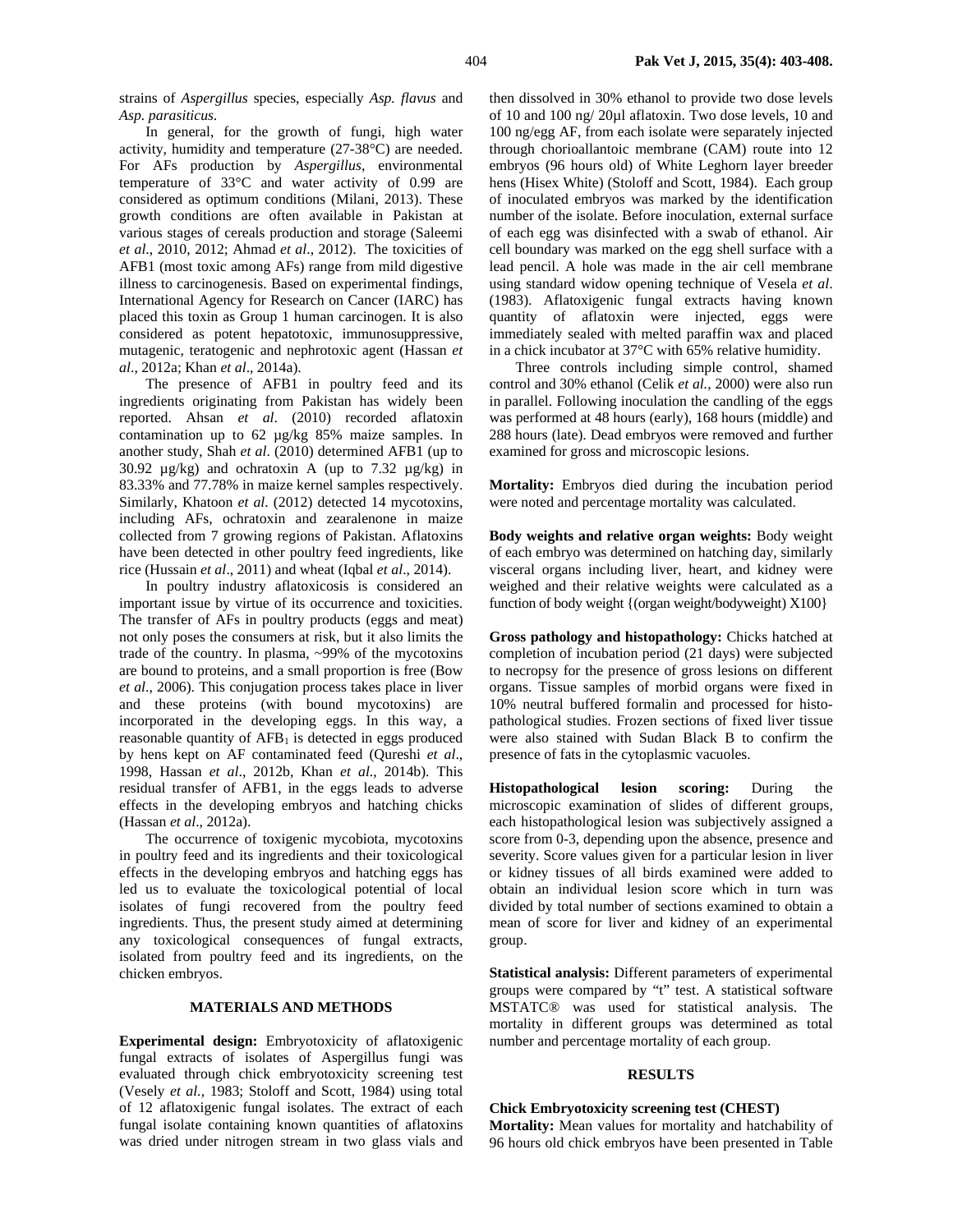1. Mortality was lowest and hatchability was highest in control embryos. A variable degree of mortality and hatchability was observed in embryos administered same dose of AF produced by different isolates. However, calculations based upon the concentration of AFB1 in each dose revealed a high mortality in embryos receiving higher dose of AFB1 compared with those receiving lower dose of AFB1. Embryonic mortality was 25.00 and 66.67% in embryos which received 0.00 and 9.83 ng/egg AFB1, respectively. In one case, however, 16.67% mortality was present in embryos which received 2.19 ng/egg AFB1.

Mortality and hatchability of chick embryos administered 100 ng/egg aflatoxin has been presented in Table 2. Similar pattern of mortality and hatchability was observed as in AF 10. Mortality was lowest and hatchability was highest in embryos kept as controls. However, this pattern was not constant and some embryo groups which received low amount of AFB1 showed a high mortality and vice versa. Embryo mortality reached 100 percent in embryos receiving above 90 ng/egg AFB1. While in another group administration of 64 ng/egg AFB1 resulted in 100 percent embryonic mortality. Eggs receiving  $AFB<sub>1</sub>$  78.83 to 84.64 ng/egg showed morality varying from 50 to 83.30%.

**Relative organ weights of chicks:** Body weight and relative organ weights of chicks hatched from the embryos administered 10 and 100 ng/egg AF have been presented in Tables 3 and 4. All the treatment groups had significantly lower bodyweights as compared with control. Birds in sham and vehicle treated control groups did not differ from the control group in terms of relative bodyweights of different organs. All the treatment groups had significantly higher relative weight of liver than control. In AF 10 relative weight of heart in treatment groups 59, 171, 181, 219, 225, 281, 283, 292, 381 and 400 was significantly higher than that of control group. Relative weight of kidneys of all the treatment groups was significantly higher than that of control chicks. Groups including AF 10, 28, 171, 219, 225, 283 and 292 had significantly lower relative weight of bursa while all other groups had non-significantly different bursa weight compared with control.

The relative organ weights of chicks hatched from the embryos administered 100 ng/egg AF have been presented in Table 4. All the groups had non-significantly different relative heart weight from control except AF 10 which showed significantly higher heart weight. Relative weight of kidneys and bursa of Fabricius in all treatment groups was significantly higher than control birds

**Gross lesions:** Grossly liver was more swollen and hemorrhagic in appearance in the groups administered AF100 ng/egg in comparison with low dose AF 10ng/egg, where these changes were less in severity. Hemorrhages were seen on epicardium in few groups. Intestinal mucosa was congested and thick with excessive exudates. The kidneys were swollen, congested and bulging out from bony socket. Such changes were not seen in all three control groups. No gross changes were observed in bursa of Fabricius. Similarly no changes were observed in spleen.

**Histopathology:** In AF 100 groups, hepatocytes showed one to multiple vacuoles in their cytoplasm. Sinusoidal spaces were not prominent due to cell swelling (Fig. 1). Cellular infiltration around the blood vessels was present at few places. Congestion and necrotic foci in the parenchyma, individual cell necrosis, inflammatory cells and connective tissue proliferation was present. Vacuolar degeneration was confirmed as fatty changes with Sudan Black B staining (Fig. 2). In kidneys, areas of necrosis of epithelial cells of proximal convoluted tubules (Tubular necrosis) and congestion of the parenchyma was consistent feature (Fig. 3). Similar changes at low intensity were observed in AF 10 group.

**Histopathological lesion scoring:** Histopathological scoring of liver and kidney tissues in chicks of AF-10 and AF-100 groups has been presented in Table 5. Fatty change and individual cell necrosis in liver were significantly higher in AF 100 compared with AF 10 group. Other microscopic changes such as congestion, dilated sinusoidal spaces, and cell swelling and cellular infiltrations did not differ between two groups. In kidneys congestion and tubular necrosis was significantly higher in AF 100 than that in AF 10 group. However the difference in glomerulopathy and cellular infiltration between both the groups was not significant.

Table 1: Mortality and hatchability of 4 days-old chick embryos administered aflatoxin (10 ng/egg) produced by fungi isolated from different poultry feeds and feed ingredients

| Sample ID                       | AFBI ng/egg | Mortality number (%) |              |              |              |            | Hatchability |
|---------------------------------|-------------|----------------------|--------------|--------------|--------------|------------|--------------|
|                                 |             | 48 hrs. Pl.          | 168 hrs. Pl. | 288 hrs. Pl. | 504 hrs. Pl. | Cumulative | No (%)       |
| Control                         | 0.00        | 0(00.0)              | 0(00.0)      | 0(00.0)      | 2(16.7)      | 2(16.7)    | 10(83.3)     |
| <b>Shamed Control</b>           | 0.00        | 2(16.7)              | 0(00.0)      | 0(00.0)      | 0(00.0)      | 2(16.7)    | 10(83.3)     |
| Vehicle control                 | 0.00        | 2(16.7)              | 0(00.0)      | 0(00.0)      | 1(8.3)       | 3(25.0)    | 9(75.0)      |
| Positive control (10 ng/egg AF) | 10.00       | 2(16.7)              | 2(16.7)      | 0(00.0)      | 2(16.7)      | 6(50.0)    | 6(50.0)      |
| 28                              | 9.73        | 2(16.7)              | 3(25.0)      | 0(00.0)      | 2(16.7)      | 7(58.3)    | 5(41.7)      |
| 59                              | 7.88        | 2(16.7)              | 0(00.0)      | 2(16.7)      | 0(00.0)      | 4(33.3)    | 8(66.7)      |
| 7                               | 8.20        | 2(16.7)              | 0(00.0)      | 0(00.0)      | 2(16.7)      | 6(50.0)    | 6(50.0)      |
| 181                             | 8.20        | 2(16.7)              | 0(00.0)      | 0(00.0)      | 2(16.7)      | 4(33.3)    | 8(66.7)      |
| 190                             | 9.76        | 4(33.3)              | 0(00.0)      | 0(00.0)      | 2(16.7)      | 6(50.0)    | 6(50.0)      |
| 219                             | 8.46        | 2(16.7)              | 0(00.0)      | 1(8.3)       | 0(00.0)      | 3(25.0)    | 9(75.0)      |
| 225                             | 9.90        | 4(33.3)              | 0(00.0)      | 0(00.0)      | 2(16.7)      | 6(50.0)    | 6(50.0)      |
| 281                             | 2.19        | 0(00.0)              | 0(00.0)      | 2(16.7)      | 0(00.0)      | 2(16.7)    | 10(83.3)     |
| 283                             | 9.83        | 2(16.7)              | 0(00.0)      | 2(16.7)      | 4(33.3)      | 8(66.7)    | 4(33.3)      |
| 292                             | 8.25        | 2(16.7)              | 2(16.7)      | 0(00.0)      | 0(00.0)      | 4(33.3)    | 8(66.7)      |
| 381                             | 4.14        | 2(16.7)              | 0(00.0)      | 0(00.0)      | 1(8.3)       | 3(25.0)    | 9(75.0)      |
| 400                             | 8.35        | 2(16.7)              | 0(00.0)      | 2(16.7)      | 0(00.0)      | 4(33.3)    | 8(66.7)      |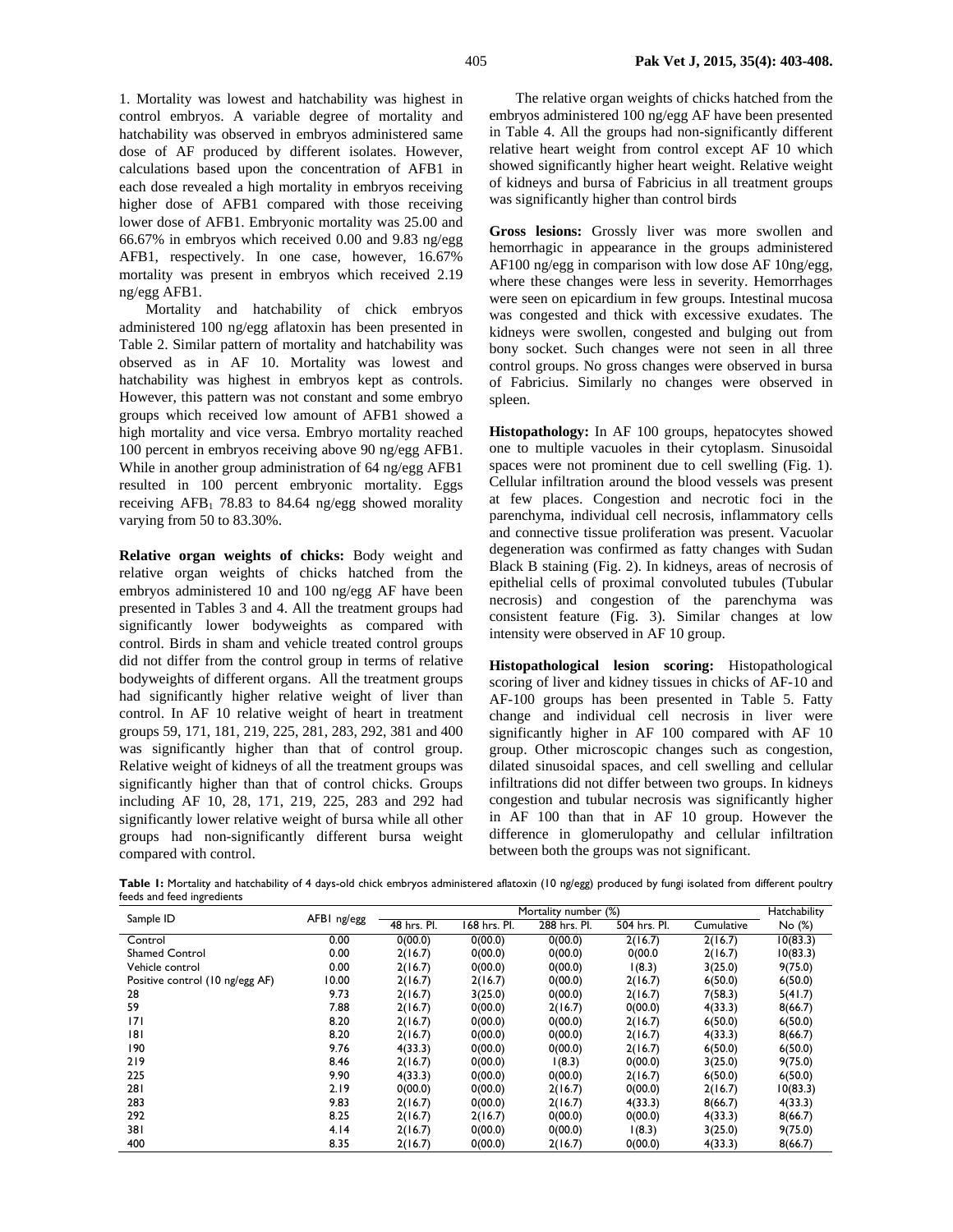| Table 2: Mortality and hatchability of 4 days-old chick embryos administered aflatoxin (100 ng/egg) produced by fungi isolated from different poultry |  |  |  |
|-------------------------------------------------------------------------------------------------------------------------------------------------------|--|--|--|
| feeds and feed ingredients                                                                                                                            |  |  |  |

| Sample ID                        | AFBI ng/egg | Mortality number (%) |              |              |              | Hatchability |          |
|----------------------------------|-------------|----------------------|--------------|--------------|--------------|--------------|----------|
|                                  |             | 48 hrs. Pl.          | 168 hrs. Pl. | 288 hrs. Pl. | 504 hrs. Pl. | Cumulative   | No (%)   |
| Control                          | 00.00       | 0(00.0)              | 0(00.0)      | 0(00.0)      | 2(16.7)      | 2(16.7)      | 10(83.3) |
| <b>Shamed Control</b>            | 00.00       | 2(16.7)              | 0(00.0)      | 0(00.0)      | 0(00.0)      | 2(16.7)      | 10(83.3) |
| Vehicle control                  | 00.00       | 2(16.7)              | 0(00.0)      | 0(00.0)      | 1(8.3)       | 3(25.0)      | 9(75.0)  |
| Positive control (100 ng/egg AF) | 100.00      | 6(50.0)              | 2(16.7)      | 2(16.7)      | 0(00.0)      | 10(83.3)     | 2(16.7)  |
| 28                               | 97.30       | 10(83.3)             | 0(00.0)      | 0(00.0)      | 2(16.7)      | 12(100.0)    | 0(00.0)  |
| 59                               | 78.83       | 4(33.3)              | 4(33.3)      | 0(00.0)      | 0(00.0)      | 8(66.7)      | 4(33.3)  |
| 171                              | 82.04       | 4(33.3)              | 0(00.0)      | 4(33.3)      | 2(16.7)      | 10(83.3)     | 2(16.7)  |
| 181                              | 82.05       | 6(50.0)              | 0(00.0)      | 0(00.0)      | 2(16.7)      | 8(66.7)      | 4(33.3)  |
| 190                              | 97.62       | 10(83.3)             | 0(00.0)      | 0(00.0)      | 2(16.7)      | 12(100.0)    | 0(00.0)  |
| 219                              | 84.64       | 4(33.3)              | 0(00.0)      | 2(16.7)      | 0(00.0)      | 6(50.0)      | 6(50.0)  |
| 225                              | 99.039      | 6(50.0)              | 0(00.0)      | 2(16.7)      | 2(16.7)      | 10(83.3)     | 2(16.7)  |
| 281                              | 21.95       | 3(25.0)              | 0(00.0)      | 0(00.0)      | 0(00.0)      | 3(25.0)      | 9(75.0)  |
| 283                              | 98.33       | 8(66.7)              | 2(16.7)      | 2(16.7)      | 0(00.0)      | 12(100.0)    | 0(00.0)  |
| 292                              | 82.50       | 2(16.7)              | 2(16.7)      | 1(8.3)       | 2(16.7)      | 7(58.3)      | 5(41.7)  |
| 381                              | 41.40       | 2(16.7)              | 2(16.7)      | 1(8.3)       | 0(00.0)      | 5(41.7)      | 7(58.3)  |
| 400                              | 83.49       | 4(33.3)              | 2(16.7)      | 0(00.0)      | 0(00.0)      | 6(50.0)      | 6(50.0)  |

**Table 3:** Bodyweights and relative organ weights of day-old chicks hatched from embryos administered aflatoxin (10 ng/egg) in chorioallantoic membrane

| Group                           | Bodyweights       | Relative organ weights (% of body weight) |                    |                    |                   |  |  |
|---------------------------------|-------------------|-------------------------------------------|--------------------|--------------------|-------------------|--|--|
|                                 | (gm)              | Liver                                     | Heart              | Kidney             | Bursa             |  |  |
| Control                         | $40.91 \pm 1.50$  | $2.86 \pm 0.051$                          | $0.68 + 0.025$     | $0.95 \pm 0.029$   | $0.32 \pm 0.015$  |  |  |
| <b>Shamed Control</b>           | $40.43 \pm 1.78$  | $2.87 \pm 0.058$                          | $0.70 \pm 0.020$   | $0.97 \pm 0.024$   | $0.32 \pm 0.010$  |  |  |
| Vehicle control                 | $40.88 \pm 1.55$  | $2.87 \pm 0.064$                          | $0.71 \pm 0.021$   | $0.96 \pm 0.021$   | $0.31 \pm 0.013$  |  |  |
| Positive control (10 ng/egg AF) | 38.00±0.70*       | $3.20 \pm 0.044*$                         | $0.72 \pm 0.012*$  | $1.05 \pm 0.015*$  | $0.30 \pm 0.013*$ |  |  |
| 28                              | $37.62 \pm 0.95*$ | $3.18 \pm 0.063*$                         | $0.70 \pm 0.020$   | $1.05 \pm 0.016*$  | $0.30 \pm 0.013*$ |  |  |
| 59                              | $38.02 \pm 0.33*$ | $3.06 \pm 0.023*$                         | $0.72 \pm 0.025$ * | $1.04 \pm 0.027*$  | $0.33 \pm 0.015$  |  |  |
| 171                             | $37.85 \pm 0.95*$ | $3.17 \pm 0.035*$                         | $0.71 \pm 0.017*$  | l.02±0.021*        | $0.30 \pm 0.017*$ |  |  |
| 181                             | 37.39±0.97*       | $3.19 \pm 0.045*$                         | $0.72 \pm 0.018$ * | $1.01 \pm 0.031*$  | $0.31 \pm 0.014$  |  |  |
| 190                             | $37.71 \pm 0.79*$ | $3.17 \pm 0.046*$                         | $0.71 \pm 0.019$   | l.04±0.021*        | $0.31 \pm 0.018$  |  |  |
| 219                             | $37.98 \pm 0.51*$ | $3.14 \pm 0.028$ *                        | $0.72 \pm 0.020*$  | $1.03 \pm 0.017*$  | $0.29 \pm 0.018*$ |  |  |
| 225                             | $38.02 \pm 0.83*$ | $3.16 \pm 0.049*$                         | $0.72 \pm 0.014*$  | $1.01 \pm 0.025*$  | $0.30 \pm 0.016*$ |  |  |
| 281                             | $37.64 \pm 0.51*$ | $3.09 \pm 0.040*$                         | $0.73 \pm 0.022*$  | $1.01 \pm 0.024*$  | $0.33 \pm 0.015$  |  |  |
| 283                             | $38.05 \pm 0.96*$ | $3.17 \pm 0.044*$                         | $0.70 \pm 0.030*$  | $1.05 \pm 0.028^*$ | $0.30 \pm 0.010*$ |  |  |
| 292                             | 38.07±0.92*       | $3.15 \pm 0.055*$                         | $0.72 \pm 0.022*$  | $1.04 \pm 0.037*$  | $0.30 \pm 0.017*$ |  |  |
| 381                             | 38.00±0.92*       | $3.06 \pm 0.057*$                         | $0.73 \pm 0.024*$  | $1.03 \pm 0.025*$  | $0.34 \pm 0.020$  |  |  |
| 400                             | 37.91±0.66*       | $3.16 \pm 0.036*$                         | $0.72 \pm 0.022$ * | 1.05±0.036         | $0.31 \pm 0.022$  |  |  |

Values (Mean±SD) bearing asterisk in a column differ significantly (P≤0.05) than control.

**Table 4:** Bodyweights and Relative organ weights (Mean±SD) of day-old chicks hatched from embryos administered aflatoxin (100 ng/egg) in chorioallantoic membrane

|                                  | <b>Bodyweights</b> | Relative organ weights (% of BW) |                   |                   |                   |  |
|----------------------------------|--------------------|----------------------------------|-------------------|-------------------|-------------------|--|
| Group                            | $(g)$ 100          | Liver                            | Heart             | Kidney            | Bursa             |  |
| Control                          | $40.91 \pm 1.50$   | $2.86 \pm 0.051$                 | $0.68 \pm 0.025$  | $0.95 \pm 0.029$  | $0.32 \pm 0.015$  |  |
| <b>Shamed Control</b>            | $40.43 \pm 1.78$   | $2.87 \pm 0.058$                 | $0.70 + 0.020$    | $0.97 \pm 0.024$  | $0.32 \pm 0.010$  |  |
| Vehicle control                  | $40.88 \pm 1.55$   | $2.87 \pm 0.064$                 | $0.71 \pm 0.021$  | $0.96 \pm 0.021$  | $0.31 \pm 0.013$  |  |
| Positive control (100 ng/egg AF) | $37.85 \pm 1.34*$  | $3.17 \pm 0.038*$                | $0.73 \pm 0.007*$ | 1.08±0.001*       | $0.32 \pm 0.007*$ |  |
| 59                               | $36.8 \pm 0.56*$   | $3.15 \pm 0.053*$                | $0.71 \pm 0.025$  | $1.13 \pm 0.006*$ | $0.32 \pm 0.009*$ |  |
| 7                                | $37.05 \pm 0.21*$  | $3.21 \pm 0.020*$                | $0.70 \pm 0.004$  | $1.07 \pm 0.013*$ | $0.31 \pm 0.017*$ |  |
| 181                              | $37.18 \pm 1.41*$  | $3.24 \pm 0.083*$                | $0.71 \pm 0.011$  | $1.08 \pm 0.025*$ | $0.32 \pm 0.030*$ |  |
| 219                              | $37.73 \pm 0.9*$   | $3.19 \pm 0.019*$                | $0.70 \pm 0.018$  | $1.05 \pm 0.024*$ | $0.32 \pm 0.015*$ |  |
| 225                              | 36.56±0.78*        | $3.27 + 0.011*$                  | $0.70 \pm 0.004$  | $1.11 \pm 0.004*$ | $0.31 \pm 0.013*$ |  |
| 281                              | $38.3 \pm 0.57$ *  | $3.11 \pm 0.032*$                | $0.71 \pm 0.017$  | $1.04 \pm 0.026*$ | $0.31 \pm 0.016*$ |  |
| 292                              | $37.94 \pm 1.42^*$ | $3.24 \pm 0.048*$                | $0.71 \pm 0.016$  | $.08 \pm 0.02*$   | $0.32 \pm 0.032*$ |  |
| 381                              | 37.56±0.59*        | $3.23 \pm 0.038*$                | $0.70 \pm 0.11$   | $.08 \pm 0.022*$  | $0.34 \pm 0.016$  |  |
| 400                              | $37.52 \pm 0.58^*$ | $3.22 \pm 0.025$ *               | $0.71 \pm 0.012$  | $1.07 \pm 0.02*$  | $0.31 \pm 0.013*$ |  |

\*Significantly different from control in each column (P≤ 0.05).

#### **DISCUSSION**

**Embryonic mortality:** Aflatoxin induced embryonic mortalities can be categorized as: i) early embryonic deaths usually due to direct cytotoxic effects (Celik *et al*., 2000) of high dose of toxins and ii) late deaths, which are associated with AF metabolism, in the embryonic liver, leading to generation of highly toxic metabolites. According to Van Vleet *et al.* (2006) AFB<sub>1</sub> is metabolized to more toxic form AFB1-2,3 epoxy by cytochrome P450 dependent mixed function oxidase in the presence of molecular oxygen and NADPH. For this mechanism of

embryonic mortality, liver of the exposed embryos must be functional at the time of exposure, which happens at the later stages (day 5 to 6) of development. In the present study,  $AFB<sub>1</sub>$  fungal extract was inoculated at day 4 of incubation, so the embryonic mortalities seems to be due to metabolic conversion of  $AFB<sub>1</sub>$  to  $AFB<sub>1</sub>$ -2,3 epoxy. The pattern and intensity of mortalities of isolates varied widely and ranged from 16.7 to 66.7% in the eggs treated with 10 ng AFB1/egg. However, Celik *et al.* (2000) recorded 74.5% mortality in chick embryos administered 10 ng/egg  $AFB<sub>1</sub>$  prior to start of incubation. Considering  $AFB<sub>1</sub>$  level (ng/egg) a trend of higher embryonic mortality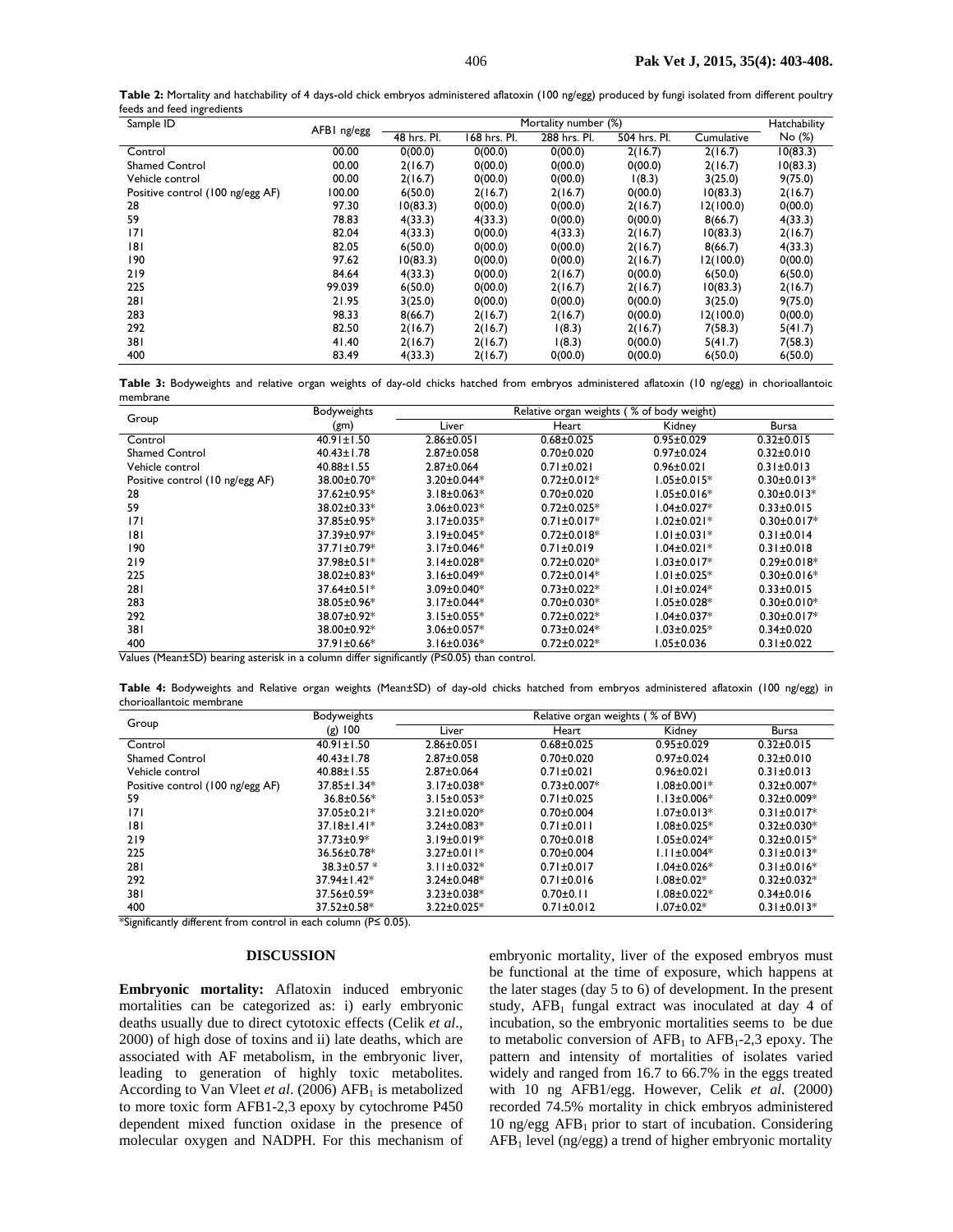

**Fig. 1:** Photomicrograph of liver of chicks hatched from embryos treated/inoculated with aflatoxigenic fungal extracts no 190 (97.62ng/g AFB1) showing vacuoles in the cytoplasm of hepatocytes. (H & E; 200X).



**Fig. 2:** Sudan Black staining of liver tissue of chicks (Aflatoxin administered group) for the confirmation of fatty change, dark blue color vacuoles are visible in microphotograph. (Sudan Staining; 400X).



**Fig. 3:** Photomicrograph of kidneys of chicks hatched from embryos inoculated with aflatoxigenic (100 ng/egg) fungal extracts showing pyknotic nuclei in tubular epithelial cells and congestion (arrow heads) in renal parenchyma (H & E; 400X).

was observed with higher  $AFB<sub>1</sub>$  level. Essentially similar pattern was observed when 100 ng/egg AF was administered in embryos from the same isolates. However, the mortality values increased to 100% with higher AFB<sub>1</sub> levels, suggesting a dose related effect. Increase in mortality with increase in  $AFB<sub>1</sub>$  dose levels also reflected that  $AFB<sub>1</sub>$  was a major factor in embryotoxicity of aflatoxigenic fungi extracts. Khan *et al.*  (2014) also ranked  $AFB<sub>1</sub>$  as most toxic aflatoxin for embryotoxicity and embryo lethality. Embryonic

mortality reported by Celik *et al*. (2000) following administration of 10 ng/g AFB<sub>1</sub> was higher (75.5%) than that observed in the present study (up to 66.7%), this difference might be due to the age of embryo at the time of exposure as Celik *et al.* (2000) inoculated AFB<sub>1</sub> prior to incubation and while did it at day 4 of incubation. It also suggests that an age related development of resistance to  $AFB<sub>1</sub>$ . This hypothesis is supported by Neldon-Ortiz and Qureshi (1992) and Celik *et al.* (2000), who reported that chick embryos were more sensitive to  $AFB<sub>1</sub>$  at day 1 than at day 7 of age. Age related increase in the resistance of embryos to  $AFB<sub>1</sub>$  was linked to the activation of detoxification mechanism at day 5-6, by the time liver and kidney are functional (Khan *et al.,* 2014b).

**Table 5:** Histopathological lesions scoring (Mean±SD) of different tissues of chicks hatched from eggs injected with extracts of different aflatoxigenic fungi

| Organ/        | Conditions                                                | AF-10                        | AF-100                        |  |  |  |
|---------------|-----------------------------------------------------------|------------------------------|-------------------------------|--|--|--|
| <b>Tissue</b> |                                                           | $(10 \text{ ng}/\text{egg})$ | $(100 \text{ ng}/\text{egg})$ |  |  |  |
| Liver         | Fatty change                                              | $1.833 \pm 0.718$            | 2.727±0.467*                  |  |  |  |
|               | Congestion                                                | 0.250±0.452                  | $0.273 \pm 0.467$             |  |  |  |
|               | Dilated sinusoidal spaces                                 | $0.167 + 0.389$              | $0.454 \pm 0.820$             |  |  |  |
|               | Cell swelling                                             | $0.333 \pm 0.492$            | $0.909 \pm 1.044$             |  |  |  |
|               | Cellular infiltration                                     | $0.083 \pm 0.289$            | $0.272 \pm 0.467$             |  |  |  |
|               | Individual cell necrosis                                  | $0.750 + 0.622$              | $1.636 \pm 0.504*$            |  |  |  |
| Kidney        | Congestion                                                | $1.000 \pm 0.426$            | $1.727 \pm 0.410*$            |  |  |  |
|               | Tubular necrosis                                          | $1.083 + 0.469$              | $1.818 \pm 0.404*$            |  |  |  |
|               | Glomerulopathy                                            | $0.667 \pm 0.492$            | $1.182 \pm 0.845$             |  |  |  |
|               | Cellular infiltration                                     | $0.167 + 0.389$              | $0.182 \pm 0.404$             |  |  |  |
|               | *Significant difference in a row: AF-10 vs AF100 (P≤0.05) |                              |                               |  |  |  |

**Effect of aflatoxins on egg hatchability:** In present the study all the chicks hatched out from AF administered eggs showed significantly lower bodyweight and higher relative weight of liver than chicks hatched from untreated eggs. Kidney weight of all the groups was nonsignificantly different in AF 10 group but was significantly higher in AF 100 group compared with control. Similar decrease in bodyweight has been reported in rat embryos from the dams treated with  $AFB<sub>1</sub>$  alone or in combination with OTA (Wangikar *et al.,* 2004). Growth retardation following AF exposure has been reported in chick (Khan *et al.*, 2014a) and rodent embryos (Roll *et al.*, 1990). The decrease in the body weight of the chicks hatched from the eggs inoculated with  $AFB<sub>1</sub>$  might be due to hepatotoxic effects of the toxin. The decrease in protein synthesis and increase in the maker enzymes of hepatotoxicity, i.e., ALT, AST upon natural and experimental exposure to AF have widely been reported (Sridhar *et al*., 2014). The altered liver function affects the protein metabolism and health of the individual, which lead to decrease in the weight gain. There is an increase in the accumulation of inflammatory cells in the organs, leading to cell swelling and increased organ weight. These changes have been proved at least in part, by the presence of inflammatory cells in the histological sections of liver and kidneys.

**Pathology:** Severe histological changes in the kidneys and liver of the chicks hatched from the AFB1 contaminated eggs were observed. Liver is potentially target organ of the AFB1 while kidneys, as in case with other mycotoxins like OTA are major excretory organ. As major component of  $AFB<sub>1</sub>$ , is bound to plasma proteins, it can't pass through with glomerular filtration. This bound